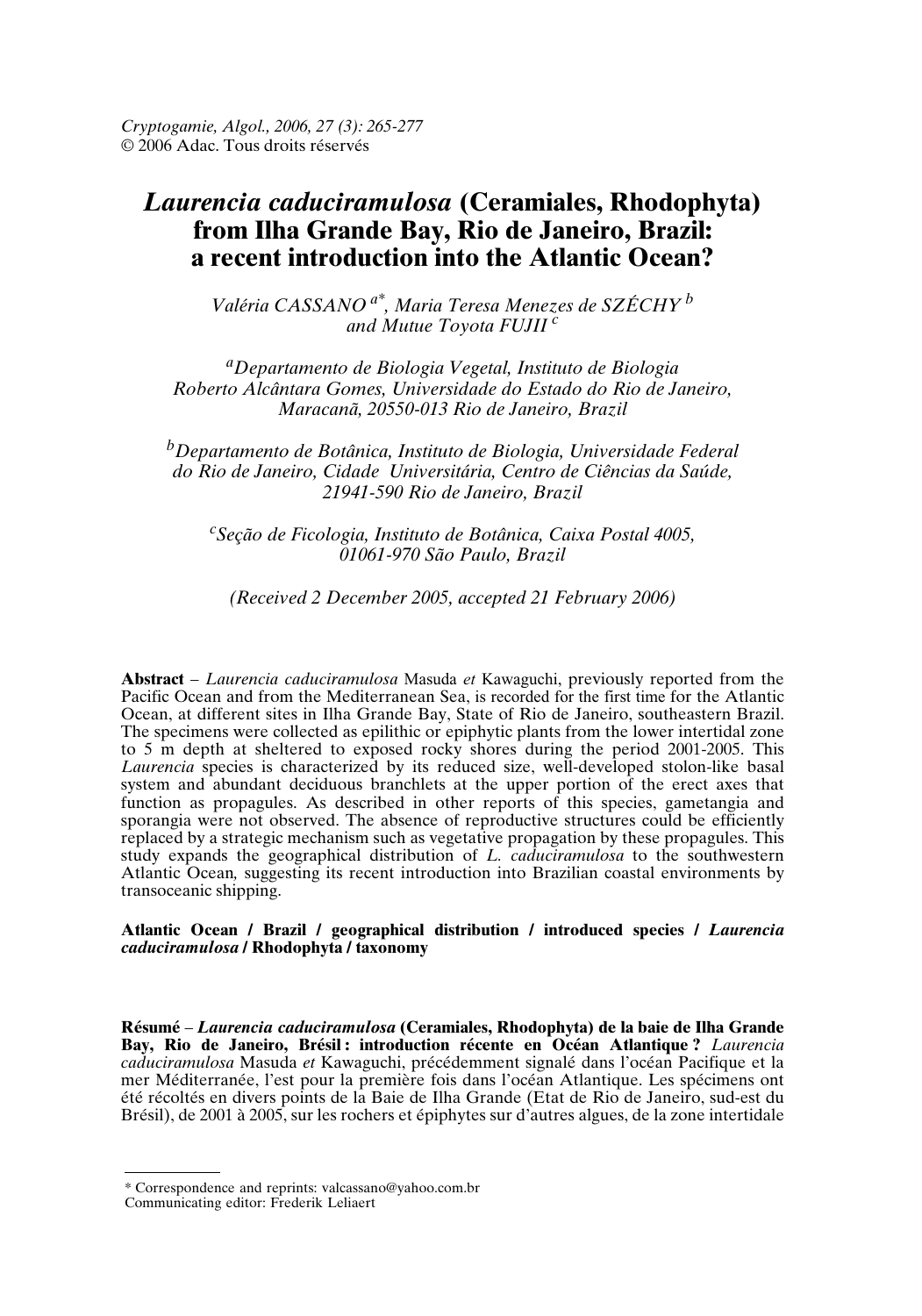inférieure jusqu'à 5 m de profondeur, en mode abrité à modéremment exposé. Cette espèce est caractérisée par sa taille réduite, sa base stolonifère et par ses axes dressés pourvus dans leur partie supérieure de petites ramules caduques qui fonctionnent comme des propagules. Comme dans les travaux antérieurs, les gamétocystes et les sporocystes n'ont pas été observés. L'espèce compense probablement cette absence de reproduction par la multiplication végétative assurée par les ramules caduques. Cette étude étend l'aire de distribution géographique de *Laurencia caduciramulosa* au sud-ouest Atlantique, et suggère une introduction récente sur la côte brésilienne, probablement par le trafic maritime transocéanique.

## **Brésil / distribution géographique / espèce introduite /** *Laurencia caduciramulosa* **/ Océan atlantique / Rhodophyta / taxonomie**

## **INTRODUCTION**

*Laurencia caduciramulosa* Masuda *et* Kawaguchi *in* Masuda *et al.* (1997) was originally described from Vietnam. Its geographical distribution was expanded by Masuda *et al.* (2001) who reported it for Malaysia and Furnari *et al.* (2001) and Klein & Verlaque (2005) for the Mediterranean Sea. Klein & Verlaque (2005) discussed the hypothesis of its recent introduction into this area.

In Brazil, *Laurencia caduciramulosa* was found for the first time in 2001, although in low abundance, in Ilha Grande Bay, southeastern Rio de Janeiro State. Later, in 2003-2005, the species was found at ten different sites around the Ilha Grande Bay. This paper describes and illustrates morphological characters of *Laurencia caduciramulosa* from Brazil, comparing it with related species, and discusses the hypothesis of its recent introduction into Brazilian coastal ecosystems.

# **MATERIALS AND METHODS**

#### **Study Area**

Ilha Grande Bay is located in the State of Rio de Janeiro, southeastern Brazil  $(22^{\circ}50' S - 23^{\circ}20' S, 44^{\circ}45' W - 44^{\circ}00' W)$ , an area rich in islands, inlets and smaller bays. An accelerated growth process has been shown by several urban centers along the Ilha Grande Bay coastal zone, including old cities such as Angra dos Reis and Parati, and villages like Monsuaba, Bracuí, Frade and Perequê. The main economic activities of this region are directly and indirectly related to the sea, such as fishery, tourism, aquatic sports and commercial shipping.

Macroalgae from Ilha Grande Bay have been listed in the literature since the beginning of  $20<sup>th</sup>$  century but not in a systematic arrangement. The phycological flora of Ribeira Bay, subjected to the liquid effluent of the power plant "Central Nuclear Almirante Álvaro Alberto" (CNAAA) (Pedrini *et al.*, 1994; Széchy & Nassar, 2005), and that of Parati Bay (Figueiredo-Creed & Yoneshigue-Valentin, 1997; Figueiredo *et al.*, 2004) can be considered as the most studied ones among Ilha Grande Bay ecosystems.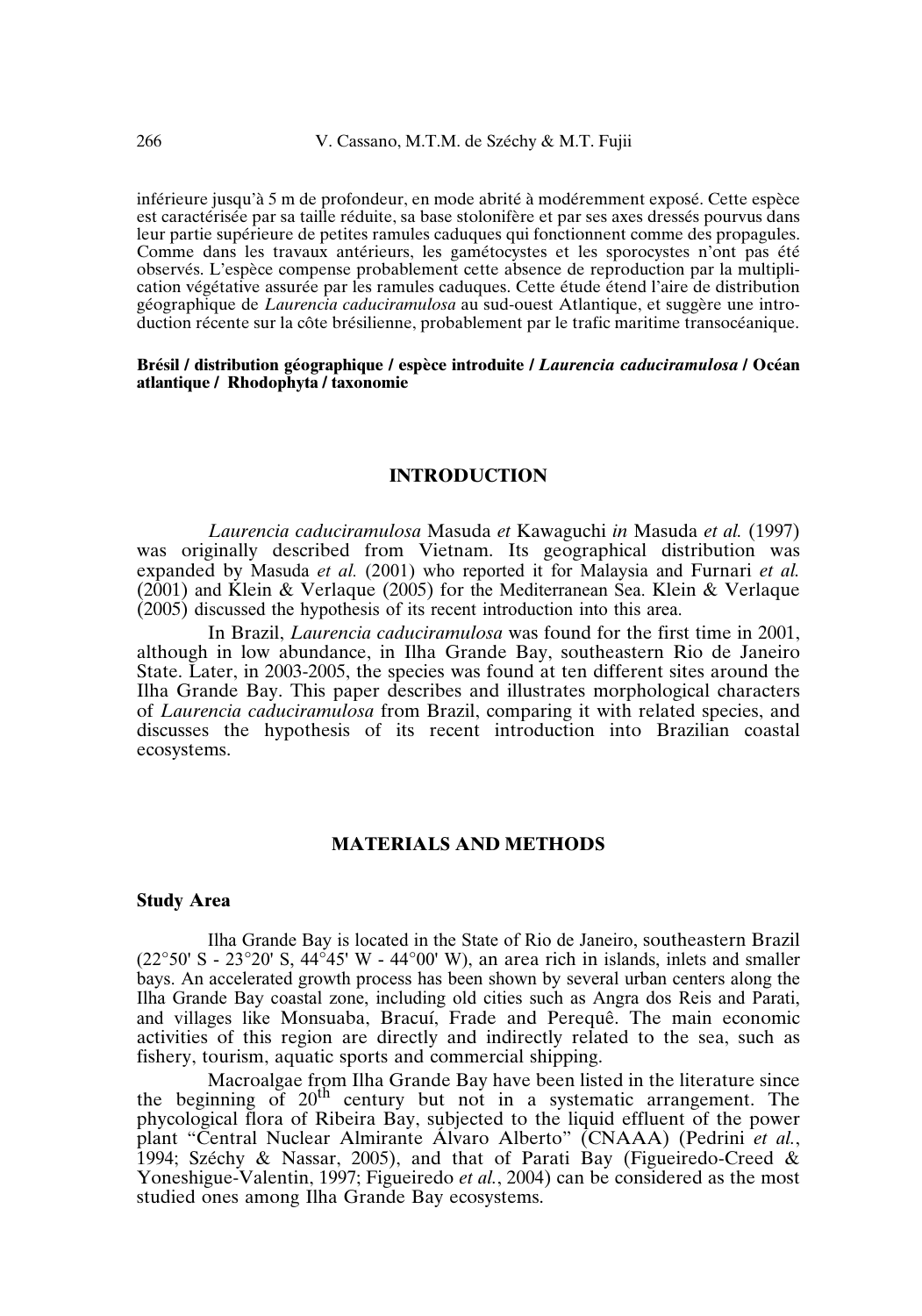

Fig. 1. Southern coast of the State of Rio de Janeiro, showing the sampling sites in Ilha Grande Bay. **1.** Gordas's Beach (Angra dos Reis Bay); **2.** Itanhangá's Island, **3.** Caiobá's Headland, **4.** Fortaleza's Headland, **5.** Velho's Beach, **6.** Brandão's Island (Ribeira Bay); **7.** Lagoa Azul's Island, **8.** Macacos's Island, **9.** Preta Beach (Ilha Grande Island); **10.** Lula's Beach (Parati Bay).

*Laurencia caduciramulosa* was identified from haphazardly taken phytobenthic samples of ten localities of Ilha Grande Bay, collected in 2001, 2003, 2004 and 2005. The study area included Angra dos Reis Bay (1 sampling site), Ribeira Bay (5 sampling sites), Ilha Grande Island (3 sampling sites) and Parati Bay (1 sampling site)  $(Fig. 1)$ .

## **Morphological study**

Specimens from all sampling sites, after fixation in 4% formalin/seawater solution, were analyzed for external and internal morphology, following Masuda *et al.* (1997). The presence of *corps en cerise* in the epidermal cells was analyzed in living specimens from Ilha Grande Island. Measurements were taken for morphometric characters, such as the diameter of branches and the dimensions of epidermal and medullary cells, at different portions of the thalli ( $n \geq 3$  for each specimen).

Transverse hand-sections were made with a razor blade and stained with 0.5% aqueous aniline blue solution, acidified with  $1N$  HCl (Tsuda & Abbott, 1985). Photomicrographs were taken with an Olympus BH-2 microscope (Tokyo, Japan) and a Vivitar 3675 digital camera (California, USA) coupled to a Nikon Eclipse E200 microscope (Tokyo, Japan).

Voucher specimens are deposited in the Herbarium of the University of State of Rio de Janeiro (HRJ), Brazil and in the Herbarium of the Instituto de Botânica (SP), São Paulo, Brazil.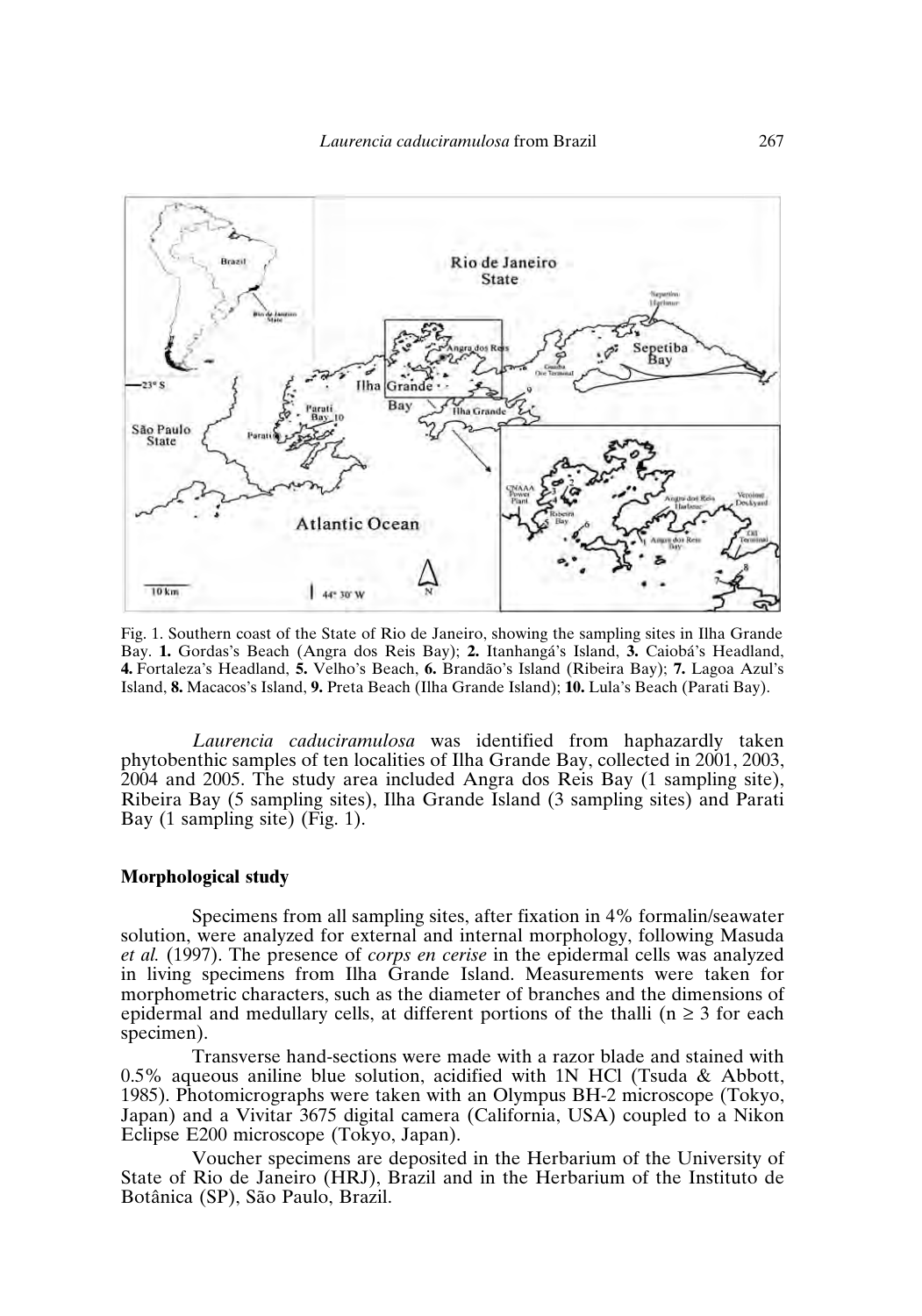**Specimens Examined:** BRAZIL. State of Rio de Janeiro, Ilha Grande Bay: Angra dos Reis, Angra dos Reis Bay, Gordas's Beach (23°01'24'' S, 44°20'06'' W), ii. 2001, *leg. M.T.M. Széchy* (HRJ 10442), Ribeira Bay, Piraquara de Dentro Cove, Itanhangá's Island (22°59'30'' S, 44°24'48'' W), 22.x.2004, 5 m depth, *leg. B.L. Ignácio* (HRJ 10444); Caiobá's Headland (22°59'05'' S, 44°26'04'' W), 19.iii.2005, on *Sargassum, leg. A.P.A. Veloso* (HRJ 10443); Fortaleza's Headland (22°59'38'' S, 44°25'54'' W), 22.viii.2004, on *Sargassum, leg. M.T.M. Széchy* (HRJ 10333), 19.ix.2004, on *Sargassum, leg. M.T.M. Széchy* (HRJ 10332), 20.iii.2005, on *Sargassum, leg. M.T.M. Széchy* (HRJ 10440), Piraquara de Fora Cove, Velho's Beach (23°01'12'' S, 44°26'12'' W), 30.vii.2004, *leg. M.T.M. Széchy* (HRJ 10331), 21.iii.2005, on *Sargassum, leg. A.P.A. Veloso* (HRJ 10441); Brandão's Island (23°01'48'' S, 44°24' 12'' W), 04.ii.2003, *leg. A.B. Ramos* (HRJ 10339), 18.v.2003, *leg. D.N. Moysés* (HRJ 10330), 10.x.2003, *leg. D.N. Moysés* (HRJ 10340), ii.2004, *leg. D.N. Moysés* (HRJ 10337), 20.vi.2004, *leg. D.N. Moysés* (HRJ 10338), vii.2004, *leg. D.N. Moysés* (HRJ 10334), Ilha Grande Island, Lagoa Azul's Island (23°05'06'' S, 44°14'28'' W), 25.ii.2005, *leg. V. Cassano & J.C. De-Paula* (HRJ 10335), 29.vii.2005, *leg. V. Cassano & J.C. De-Paula* (HRJ 10457), Macacos's Island (23°04'48'' S, 44°14'16'' W), 29.vii.2005, *leg. V. Cassano & J.C. De-Paula* (HRJ 10455), Preta Beach (23°07'39'' S, 44°10'18'' W), 29.vii.2005, *leg. V. Cassano & J.C. De-Paula* (HRJ 10456); Parati, Parati Bay, Lula's Beach (23°11'47'' S, 44°37'59'' W), 09.ii.2005, *leg. V. Cassano* (HRJ 10336).

## **RESULTS**

*Laurencia caduciramulosa* **Masuda** *et* **Kawaguchi**, *in* Masuda *et al.*, 1997: 3, figs 1-10.

**Holotype:** Herbarium of the Hokkaido University (SAP 062086).

**Type locality:** Hon Tre Island, Vietnam.

**Geographical distribution:** Pacific Ocean: Vietnam: Hon Tre Island, Tien Hai Islands, Hatien, Kien Giang Province (Masuda *et al.*, 1997); Malaysia: Terengganu, Pasir Tiga Ruang, Pulau Perhentian Besar; Pahang, Kampung Mukut, Pulau Tioman (Masuda *et al.*, 2001); Mediterranean Sea: Italy: Sicily, Catania, Lachea Island; Pelagean Islands, Linosa Island (Furnari *et al.*, 2001); France: western Provence (Bouches-du-Rhône), Fos, Sausset-les-Pins, Marseille and Riou Island, Cassis; eastern Provence (Var), Embiez Islands and Toulon (Klein & Verlaque, 2005); Atlantic Ocean: Brazil: Rio de Janeiro: Ilha Grande Bay: Angra dos Reis and Parati (this paper).

**Description:** Plants form garnet-brown cushion-like tufts, up to 4 cm high (Fig. 2). Specimens are soft in texture, adhering well to herbarium paper when dried. Several erect axes arise from a discoid holdfast and from well-developed stolonlike branches formed from the lower portion of axes attached to the substrata by secondary and smaller discoid holdfasts (Figs 3-5). In epiphytic plants, stolonlike branches may be well-developed (Fig. 5), or may be lacking (Fig. 6) or inconspicuous. Erect axes are terete throughout, sparsely branched, mainly in the lower portions of the thalli, with few long first-order branches. Anastomoses between branches are frequent. The main axes are narrower in the lower portions of the thalli,  $144-360 \mu m$  in diameter just above the holdfast; broader in the middle portions, 185-670 µm in diameter, and slightly narrowing towards the apices, 246- 560 µm in diameter in the upper portions. In some populations, plants are clearly broader towards the apices (Figs 2, 6). Branching is irregularly alternate and spirally arranged, usually with 2-3 (4) orders of branches. The ultimate branchlets are clavate and develop throughout the thalli, but they are deciduous, detaching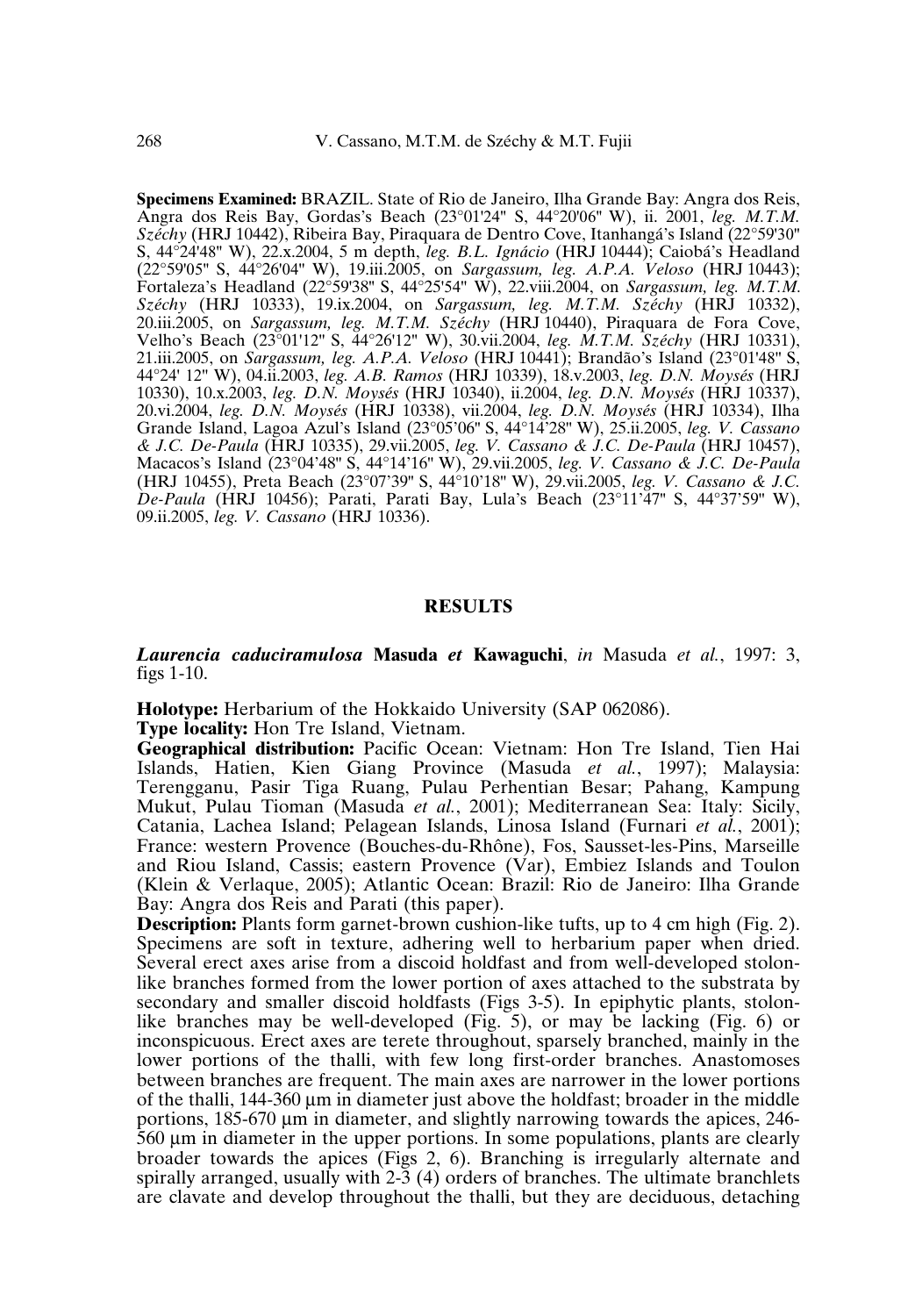

Figs 2-8. *Laurencia caduciramulosa* Masuda *et* Kawaguchi. **2.** Habit of an epilithic plant. **3-4.** Basal portion of the epilithic plants. **3.** Discoid holdfasts and stolon-like branch. **4.** Detail of a stolon-like branch showing smaller discoid holdfasts. Figs 5-6. Epiphytic plants, growing on *Sargassum*. **5.** Basal portion of a plant showing stolon-like branches (arrow) on *Sargassum* receptacle. **6.** Plant with a single discoid holdfast (arrow). Note crown of deciduous branchlets at the apices (arrowhead). **7.** Upper portions of main branches showing small deciduous branchlets near apex (arrow) and scars of released branchlets (arrowheads). **8.** Released propagule attached on an erect axis of *L. caduciramulosa*. Note conspicuous rhizoid (arrow).

easily from the branches, which become denuded and with many scars, except only at the uppermost portions of the branches, where they can form a crown of branchlets (Figs 6 and 7). These branchlets are 123-450  $\mu$ m long and 94-225  $\mu$ m in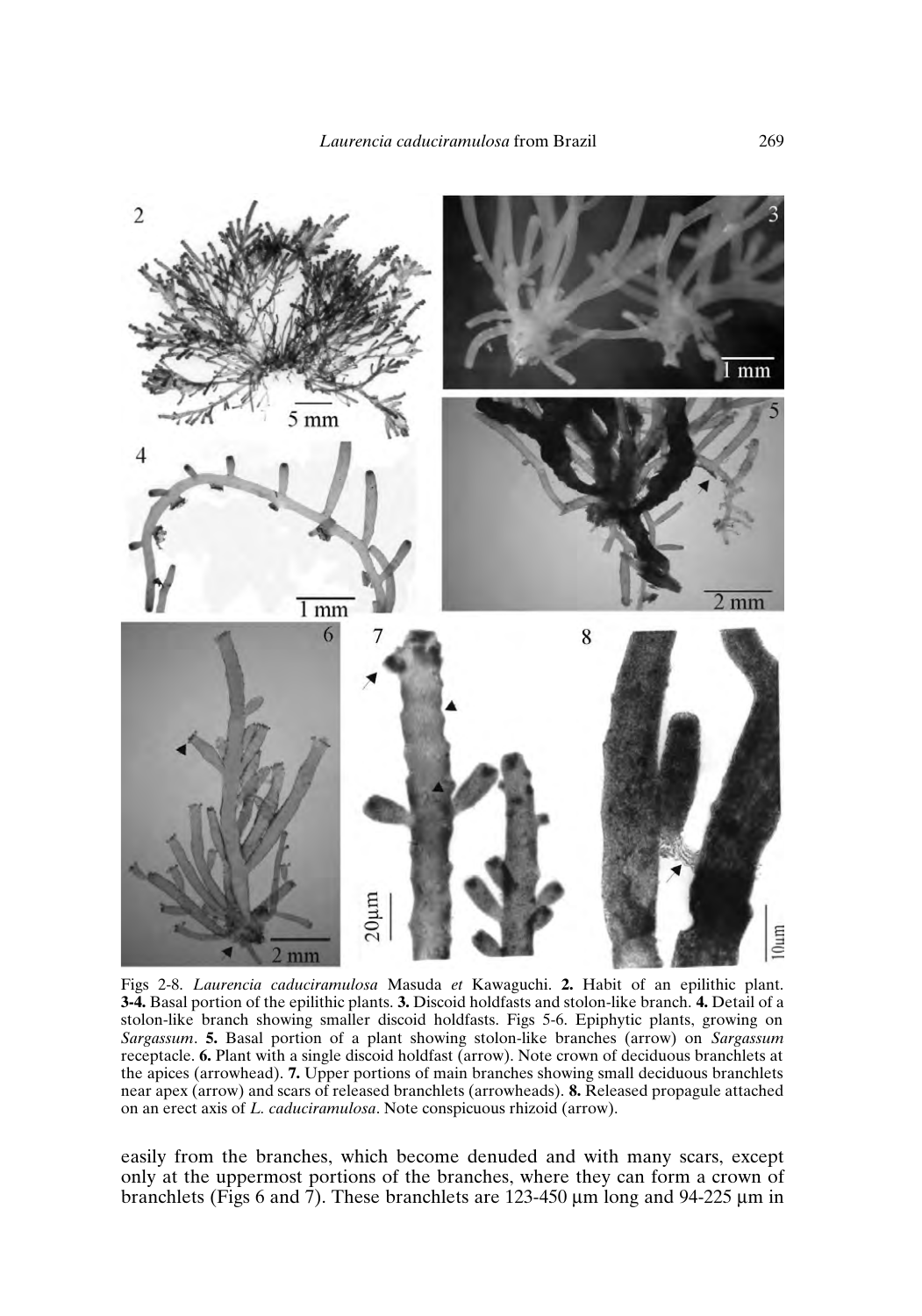

Figs 9-14. *Laurencia caduciramulosa* Masuda *et* Kawaguchi. **9.** Epidermal cells in surface view of the lower portion of a branch showing secondary pit connections (arrow). **10.** Epidermal cells in surface view, showing mostly a single *corps en cerise* per cell. Note two *corps en cerise* per cell (arrow; living material). **11.** Apex of a branch with slightly projecting epidermal cells. **12.** Transverse section of the middle portion of a branch showing lenticular thickenings in the walls of medullary cells. **13.** Lenticular thickenings in detail. **14.** Transverse section of the upper portion of a branch showing an axial cell (a) with four pericentral cells (p).

diameter at the tips, basally constricted, measuring 60-128 µm in diameter at the constrictions. The deciduous branchlets may adhere elsewhere and grow, thereby functioning as propagules (Fig. 8).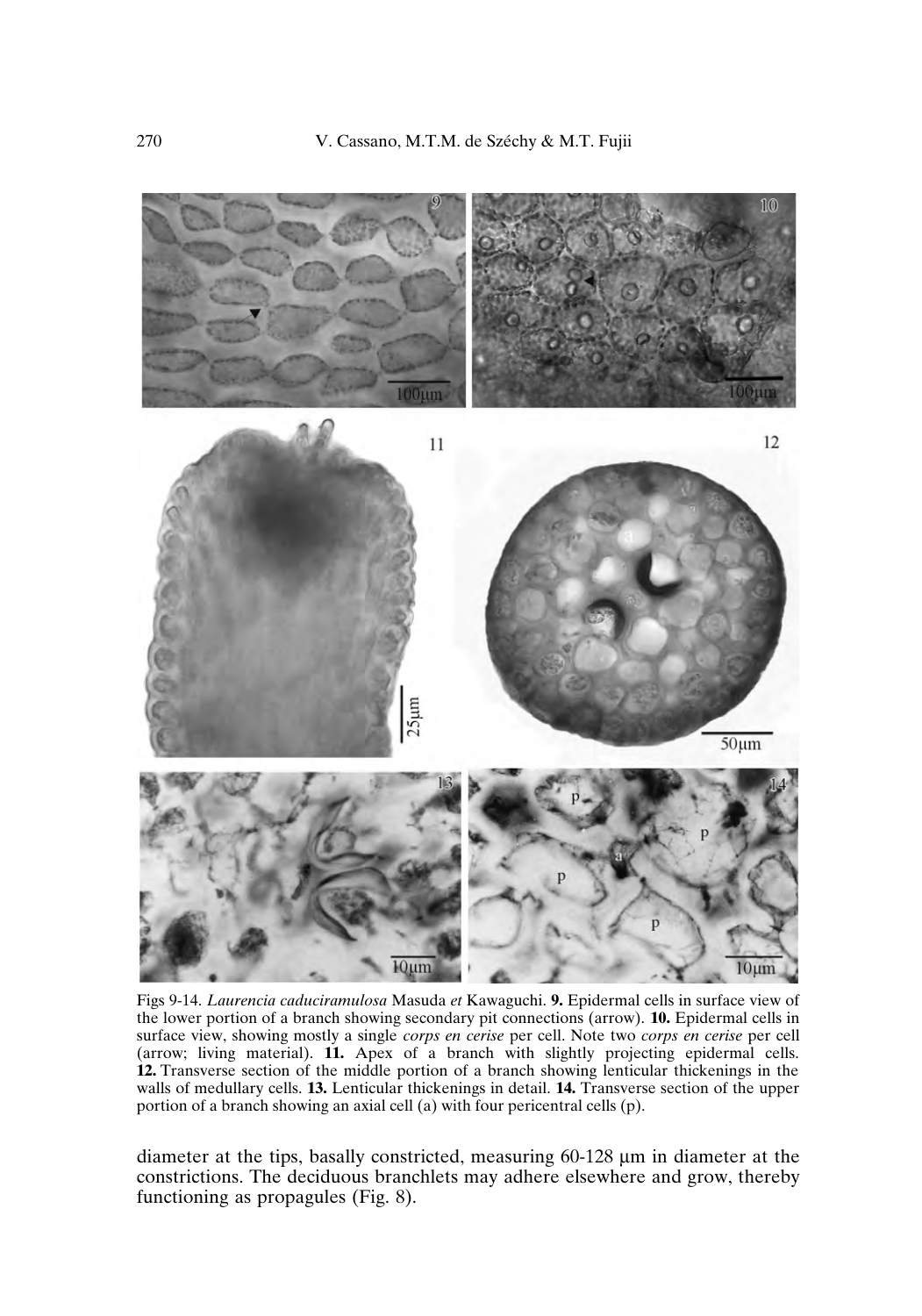In surface view, epidermal cells are regularly arranged in longitudinal rows and connected to each other by longitudinally oriented secondary pit connections. Epidermal cells are polygonal in the upper portions of the thalli, 13-43 µm long and 11-38 µm wide; longitudinally elongated in the middle portions, 27-80 µm long and 15-47 µm wide; and elongate-polygonal in the lower portions of the thalli,  $25 - 65$  µm long and 14-37 µm wide (Fig. 9), possessing one, rarely two, *corps en cerise* per cell (Fig. 10), and only one per trichoblast cell. Epidermal cells, near branch apices, are slightly projected (Fig. 11). In transverse section, thalli with one or two layers of pigmented epidermal cells and two or three layers of colorless medullary cells (Fig. 12). Epidermal cells of first-order branches are 10-30 µm long and 10-35 µm wide in the upper portions and 14-48 µm long and 13-55 µm wide in the lower portions. Medullary cells are rounded or slightly radially elongated, measuring 22-108 µm long and 20-75 µm wide in the middle portions of the main axes. Medullary cells of first-order branches measuring  $20-83 \mu m$  long and 16-58  $\mu$ m wide in the middle to lower portions and 18-65  $\mu$ m long and 24-46 µm wide in the uppermost portions. Lenticular thickenings are present in the walls of medullary cells, abundant, except in the upper portions of the thalli (Figs 12 and 13). Each vegetative axial segment cuts off four pericentral cells (Fig. 14) that are slightly larger than medullary cells of the surrounding layer. Gametangia and sporangia were not observed.

**Habitat:** The epilithic specimens were collected from the lower intertidal to subtidal zone at 5 m depth, associated with turfs of articulated Corallinaceae, *Caulerpa fastigiata* Montagne, *Hypnea spinella* (C. Agardh) Kützing, at moderately exposed sites. Some specimens were collected growing on species of *Sargassum* at sites protected from wave action.

# **DISCUSSION**

*Laurencia caduciramulosa* is easily recognized mainly by the deciduous branchlets, its reduced size and well-developed stolon-like basal system. When Masuda&Kawaguchi (*in* Masuda *et al.*, 1997) described *L. caduciramulosa*, they pointed out the presence of deciduous branchlets as the most distinctive characteristic of this species. These deciduous branchlets function as propagules, and their detachments produce abundant scars on the branches (Masuda *et al.*, 2001). Garbary *&* Harper (1998) did not include the presence or absence of deciduous branchlets into the rank of characters used in their cladistic analysis of the *Laurencia* complex, but they confirmed this feature as an additional morphological character that can be taxonomically useful. Propagules or propagule-like branchlets were described for other species of *Laurencia sensu lato: L. poiteaui* (J.V. Lamouroux) M. Howe (Cruz Adames & Ballantine, 1996), *L. gracilis* Hooker *et* Harvey (Cribb, 1958), *L. decidua* Dawson and *L. subcorymbosa* Dawson (Masuda *et al.*, 1997). *Laurencia poiteaui* was transferred to *Chondrophycus poiteaui* (J.V. Lamouroux) K.W. Nam (Nam, 1999) by the presence of two vegetative pericentral cells per vegetative axial segment, besides other characters. The presence of true propagules was confirmed for *C. poiteaui* by Cruz Adames & Ballantine (1996), although Fujii *et al.* (1996) did not mention this character for the specimens from Nichupté Lagoon, Caribbean region of Mexico.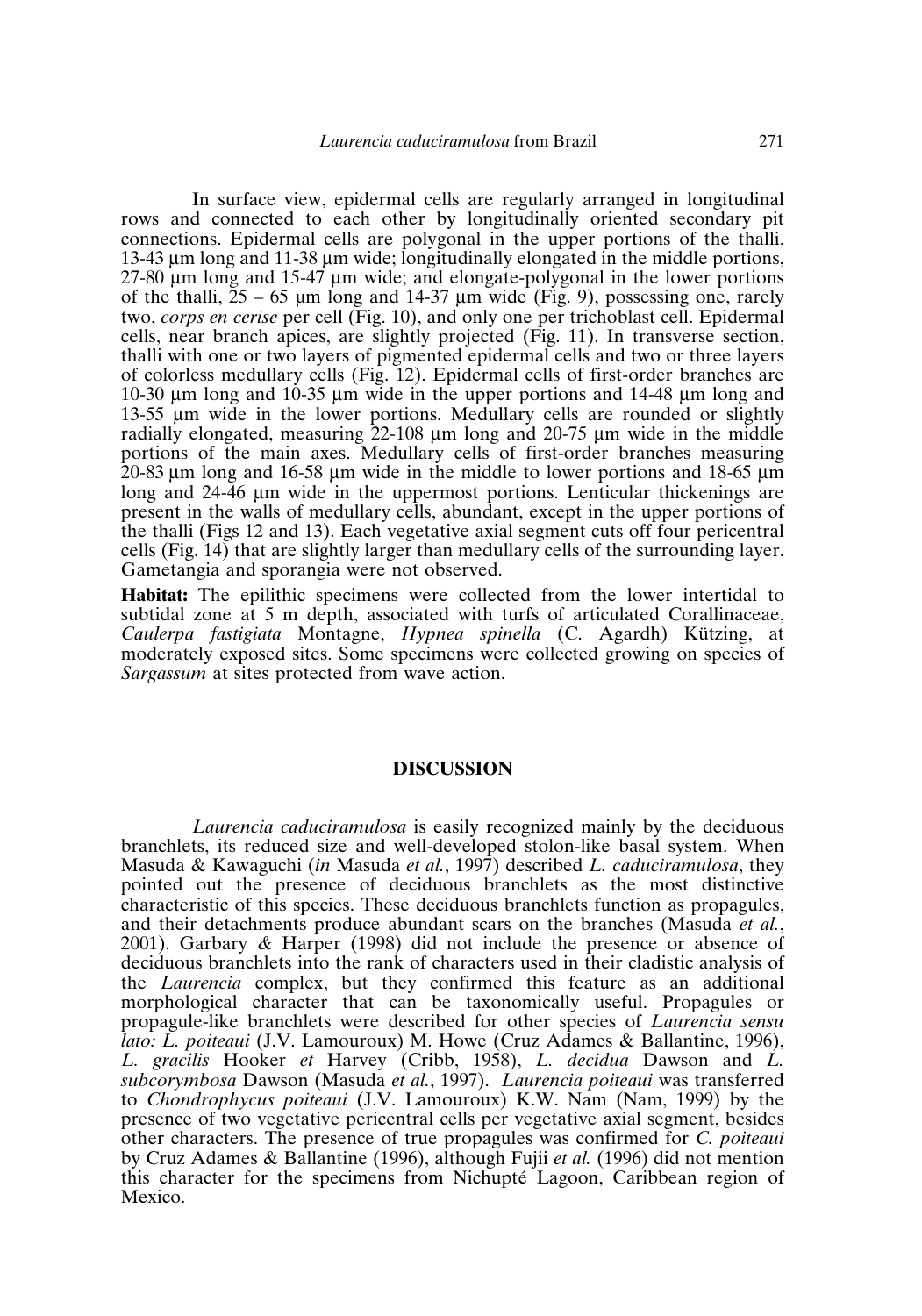Deciduous branchlets described by Cribb (1958) for specimens identified as *Laurencia gracilis* (Table 1). Yamada (1931: 275) however, who examined authentic material of this species, did not report such deciduous branches. The specimen depicted by Yamada (1931) is about 15 cm high and morphologically very different from that reported by Cribb (1958) as *L. gracilis* from South-eastern Queensland. According to Yamada (1931) the slenderness and dark color of the frond and the inflated branchlets are peculiar for *L. gracilis*. On the other hand, Cribb (1958) mentioned as characteristic of *L. gracilis* the production of numerous small, clavate or cylindro-clavate branchlets in crowded arrangement near the apices, which may perhaps function as a means of vegetative reproduction. In these specimens, although deciduous propagule-like branches could be present, the prostrate stolon-like attachment system is lacking, thus differing from *L. caduciramulosa sensu* Masuda *et al.* (1997). Then, *L. gracilis* could be a misapplied name for the Cribb's specimens.

*Laurencia decidua* and *L. subcorymbosa,* both described for the Pacific Mexican, are morphologically very similar to *Laurencia caduciramulosa* (Table 1). Dawson (1963) segregated *Laurencia decidua* from *L. subcorymbosa* mainly based on their habitat: *L. decidua* being epilithic, whereas *L. subcorymbosa* is only found epiphytic on *Sargassum*. He also described different types of basal system for the species: "creeping, ramified branches, densely intergrown" for *L. decidua* and "a very small discoid attachment" for *L. subcorymbosa*. Other diagnostic characters are the branching pattern of deciduous branchlets (densely imbricated for *L. decidua*, and subcorymbose crown of deciduous branchlets for *L. subcorymbosa*), and the presence or absence of projecting epidermal cells (Table 1).

*Laurencia caduciramulosa* and *L. decidua* were distinguished by Masuda *et al.* (1997) based on the following morphological characters: 1) length of branchlets; 2) presence or absence of projecting epidermal cells; 3) presence or absence of intergrowing, creeping, ramified basal system; 4) tetrasporangia<br>production [*L. decidua* produces tetrasporangia (Dawson, 1954, 1963; Abbott [*L. decidua* produces tetrasporangia (Dawson, 1954, 1963; Abbott & Hollenberg, 1976), which are unknown for *L. caduciramulosa*]. On the other hand, *Laurencia subcorymbosa* was distinguished from *L. caduciramulosa* by Masuda *et al.* (1997) based on: 1) slender and sparsely branched axes [partly tetrasporangial (Dawson, 1963)], and 2) absence of stolon-like branches (Table 1).

According to Masuda *et al.* (1997), the basal system described by Dawson (1963) for *L. decidua* is not found in *L. caduciramulosa*. However, the Brazilian specimens of *L. caduciramulosa* showed a well-developed stolon-like basal system that is not critically different from that described by Dawson (1963). Furthermore, the basal system of *L. decidua* was interpreted as "creeping stoloniferous" by Abbott & Hollenberg (1976). Thus, the morphological differences in regard to basal system of these species seem to be a matter of interpretation. Moreover, our specimens of *L. caduciramulosa* were found growing on different substrata: rocky boulders and *Sargassum*, and showed variations in their basal systems. Epilithic plants of *L. caduciramulosa* produce dense tufts with well-developed stolon-like branches, whereas epiphytic plants have inconspicuous stolon-like branches or none, despite their potential for development of these branches. Nevertheless, the presence or absence of projecting epidermal cells seems to be a conservative species character and can constitute a diagnostic feature for some species of the *Laurencia* complex. The lack of projecting epidermal cells in *L. decidua* can separate it from *L. subcorymbosa* and *L. caduciramulosa* (Table 1). However, the presence of projecting epidermal cells in these latter species, and their habitat overlap suggest that they might be conspecific. Thus, a critical examination of the types of these species is required to confirm if they are taxonomically independent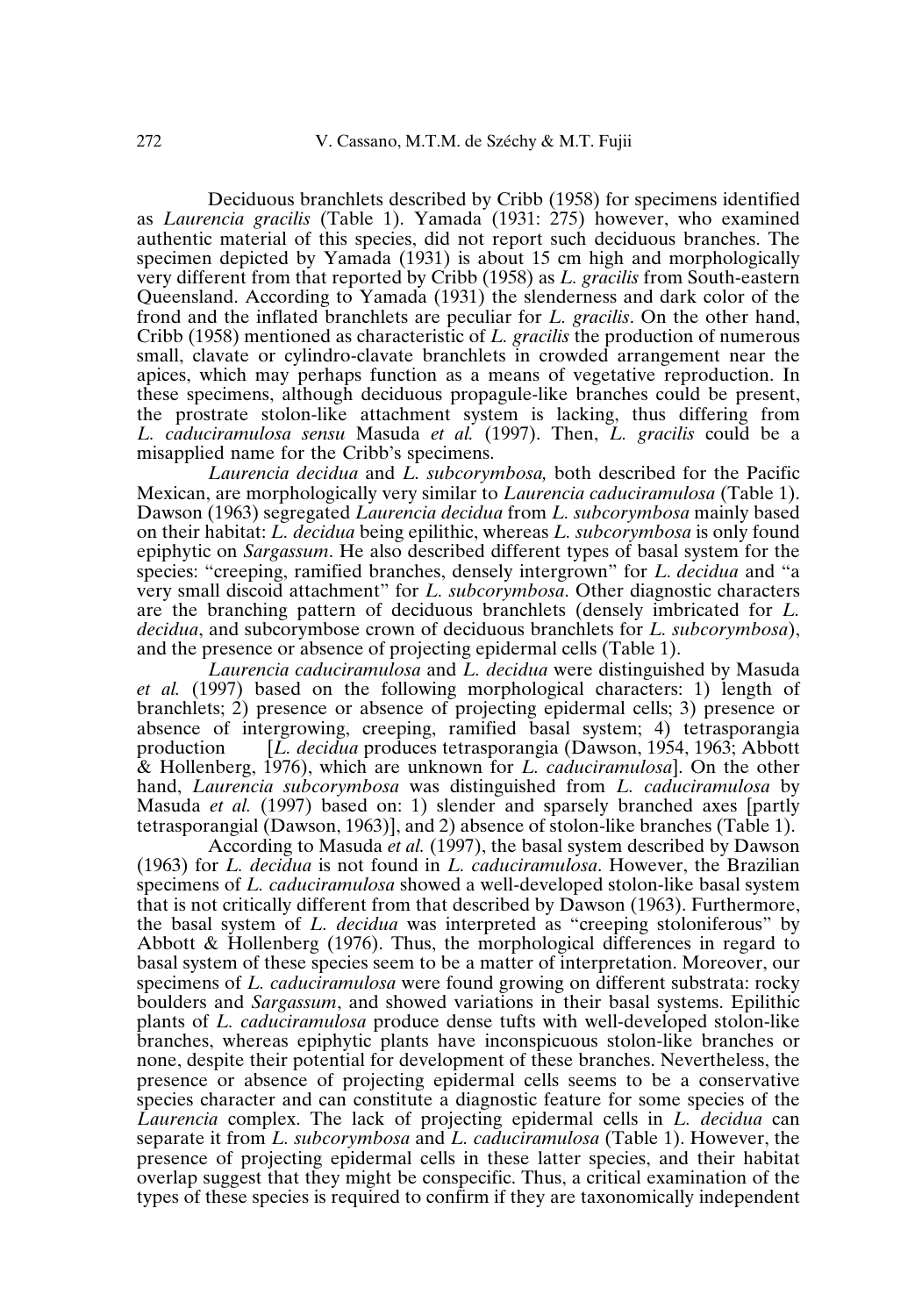|                                                                         |                                                                                                        | L. caduciramulosa                                                     |                                     |                                                                   | L. decidua                            | L. subcorymbosa                | L. gracilis                                                       |
|-------------------------------------------------------------------------|--------------------------------------------------------------------------------------------------------|-----------------------------------------------------------------------|-------------------------------------|-------------------------------------------------------------------|---------------------------------------|--------------------------------|-------------------------------------------------------------------|
| Characters                                                              | This paper                                                                                             | Masuda et al.<br>$(1997, 2001^*)$                                     | Furnari et al.<br>(2001)            | Klein & Verlaque<br>(2005)                                        | Dawson<br>(1963)                      | Dawson<br>$\left( 1963\right)$ | Cribb (1958)                                                      |
| Habitat                                                                 | epilithic or epiphytic<br>to shallow subtidal<br>zone (5 m depth);<br>lower intertidal<br>on Sargassum | lower intertidal<br>zone; epilithic                                   | lower intertidal<br>zone; epilithic | shallow subtidal<br>$(4-8 \text{ m depth});$<br>epilithic<br>zone | epilithic                             | (on Sargassum)<br>epiphytic    | upper sublittoral<br>zone; epiphytic,<br>Cystophyllum<br>often on |
| Thallus height<br>$\binom{cm}{ }$                                       | $\frac{4}{2}$<br>i qu                                                                                  | $2 - 5$                                                               | $\mu p$ to 5                        | up to $1.5\,$                                                     | $\begin{array}{c} \hline \end{array}$ | 2.5                            | 5                                                                 |
| Stolon-like<br>branches                                                 | present                                                                                                | present                                                               | present                             | present                                                           | present                               | absent                         | absent                                                            |
| Main axis diameter<br>lower to middle<br>portions (µm)                  | 185-670                                                                                                | $700 - 800^*$<br>500-600                                              | $\overline{\phantom{a}}$            | 360-440                                                           | 500                                   | 200                            | 300-625                                                           |
| $length \times diameter$<br>at the tips (µm)<br>Deciduous<br>branchlets | $\times$ 94-225<br>123-450                                                                             | $100 - 600 \times 100 - 160$ <sup>*</sup><br>$100-400 \times 100-180$ | $\mathsf I$                         | $500 - 560 \times 240 - 260$                                      | 1000                                  | 150                            | $280 \times 112$                                                  |
| Corps en cerise                                                         | one, rarely two<br>per cell                                                                            | one per cell*                                                         | $\overline{\phantom{a}}$            | $\overline{\phantom{a}}$                                          | $\overline{\phantom{a}}$              | $\overline{\phantom{a}}$       | $\overline{\phantom{a}}$                                          |
| projections<br>Cell wall                                                | $\left($ slight)<br>present                                                                            | present (slight)                                                      | present (slight)                    | present (slight)                                                  | absent                                | mammiform                      | present                                                           |
| thickenings<br>Lenticular                                               | (except for upper<br>abundant<br>portions)                                                             | (except for upper<br>abundant<br>portions)                            | present                             | present                                                           | frequent                              | abundant                       | abundant (absent<br>in a few plants)<br>or very sparse            |
| Geographic<br>distribution                                              | Atlantic (Brazil)                                                                                      | Pacific (Vietnam,<br>Malaysia)                                        | $($ Italy $)$                       | Mediterranean sea Mediterranean sea<br>(France)                   | Pacific (Mexico)                      | Pacific (Mexico)               | Pacific (Australia)                                               |

Table 1. Comparison among *Laurencia caduciramulosa* Masuda et Kawaguchi and other species with deciduous branchlets. - = not described nor Table 1. Comparison among *Laurencia caduciramulosa* Masuda *et* Kawaguchi and other species with deciduous branchlets.–=not described nor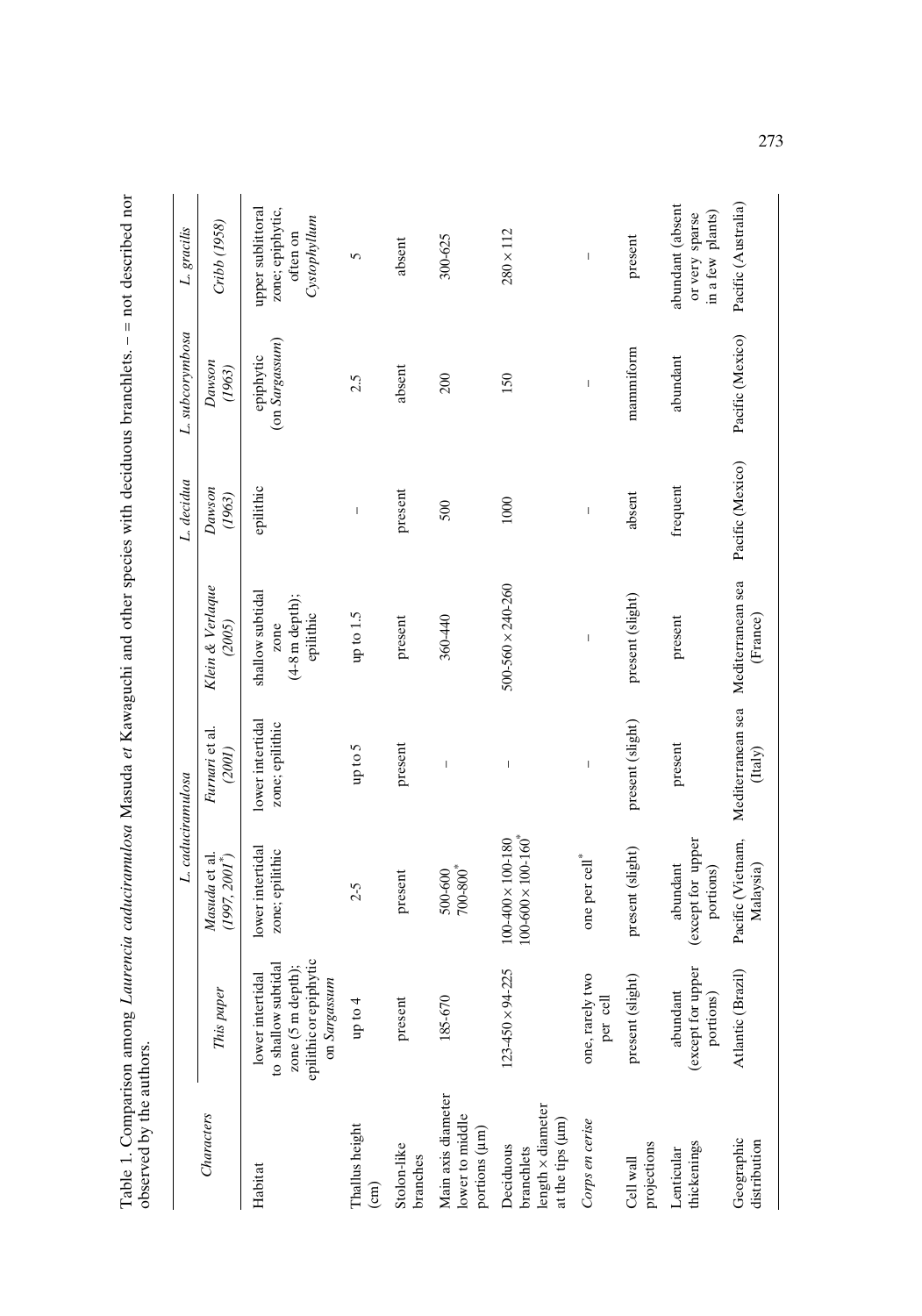entities. Because the holotypes of Dawson's two species *Laurencia decidua* and *L. subcorymbosa* were not available for this study, we decided to cite the Brazilian material as *L. caduciramulosa* until comparative studies can clarify the relationships of these three taxonomic entities.

Besides the very distinctive deciduous branchlets of *L. caduciramulosa*, the Brazilian specimens are in agreement with the descriptions given by Masuda *et al.* (1997, 2001), Furnari *et al.* (2001) and Klein & Verlaque (2005) in the following features: 1) basal system formed by well-developed stolon-like branches, especially in epilithic plants; 2) epidermal cells, in surface view, longitudinally elongated in the middle to lower portions of the thalli; 3) epidermal cells slightly projecting near the uppermost portion of the branches, and 4) medullary cells with abundant lenticular thickenings in the walls, mainly in the lower portions of the thalli.

Similar to the Brazilian material, reproductive structures (gametangia or sporangia) have not been found in the collections of Vietnam (Masuda *et al.*, 1997), Malaysia (Masuda *et al.*, 2001) and the Mediterranean Sea (Furnari *et al.*, 2001; Klein & Verlaque, 2005). The absence of such reproductive structures seems to be efficiently replaced by a strategic mechanism of vegetative propagation made by the deciduous branchlets. These branchlets and, consequently, peculiar scars were constant in all Brazilian collections. Many detached branchlets were observed growing on the parental plants, producing conspicuous rhizoids. This observation also confirms that these branchlets are true propagules able to disseminate the species as pointed out by Masuda *et al.* (2001). The existence of the propagules as an alternative way of reproduction is important to understand the appearance and dispersion of *L. caduciramulosa* in Ilha Grande Bay.

Previous floristic surveys of Ilha Grande Bay listed eight species of *Laurencia sensu lato: L. catarinensis* Cordeiro-Marino *et* M.T. Fujii, *L. filiformis* (C. Agardh) Montagne, *L. intricata* J.V. Lamouroux, *L. majuscula* (Harvey) Lucas, *L. microcladia* Kützing, *L. obtusa* (Hudson) J.V. Lamouroux, *Chondrophycus flagelliferus* (J. Agardh) Garbary *et* J. Harper, *C. papillosus* (C. Agardh) Garbary *et* J. Harpe. These studies referred neither to *L. caduciramulosa* nor to any species of *Laurencia* with deciduous branchlets (Falcão *et al.*, 1992; Figueiredo-Creed & Yoneshigue-Valentin, 1997; Brito *et al.*, 2002; Figueiredo *et al.*, 2004; Széchy & Nassar, 2005). *Laurencia caduciramulosa* is referred neither to the remaining coast of the State of Rio de Janeiro nor to the coast of the State of Espírito Santo (Horta, 2000; Fujii & Sentíes, 2005), which show the richest phycological flora of Brazil, reflecting more complete taxonomic surveys (Horta *et al.*, 2001; Guimarães, 2003). Therefore, it is unlikely that this macroalga has been previously overlooked.

The geographical expansion of *Laurencia caduciramulosa* worldwide since its first description from Vietnam is in agreement with the introduction hypothesis proposed by Ribera & Boudouresque (1995). According to these authors´ criteria, *L. caduciramulosa* can be considered an introduced species in Brazil because: 1) when it was discovered, in 2001, it showed low abundance; 2) the sampling sites were close to potential introduction zones such as harbours; and 3) afterwards it was found in greater abundance around the original sampling site.

Two important harbours are located in the Ilha Grande Bay: Ilha Grande Bay's Oil Terminal at Ponta Leste, and Harbour of Angra dos Reis at Angra dos Reis city, which is responsible for the exportation of the National Siderurgical Company production. There are also one dockyard (Verolme) at Jacuacanga Inlet, many private piers and incipient mariculture. All these features are potential sources of species introduction (Carlton, 2001). Adjacent to Ilha Grande Bay, Sepetiba Bay is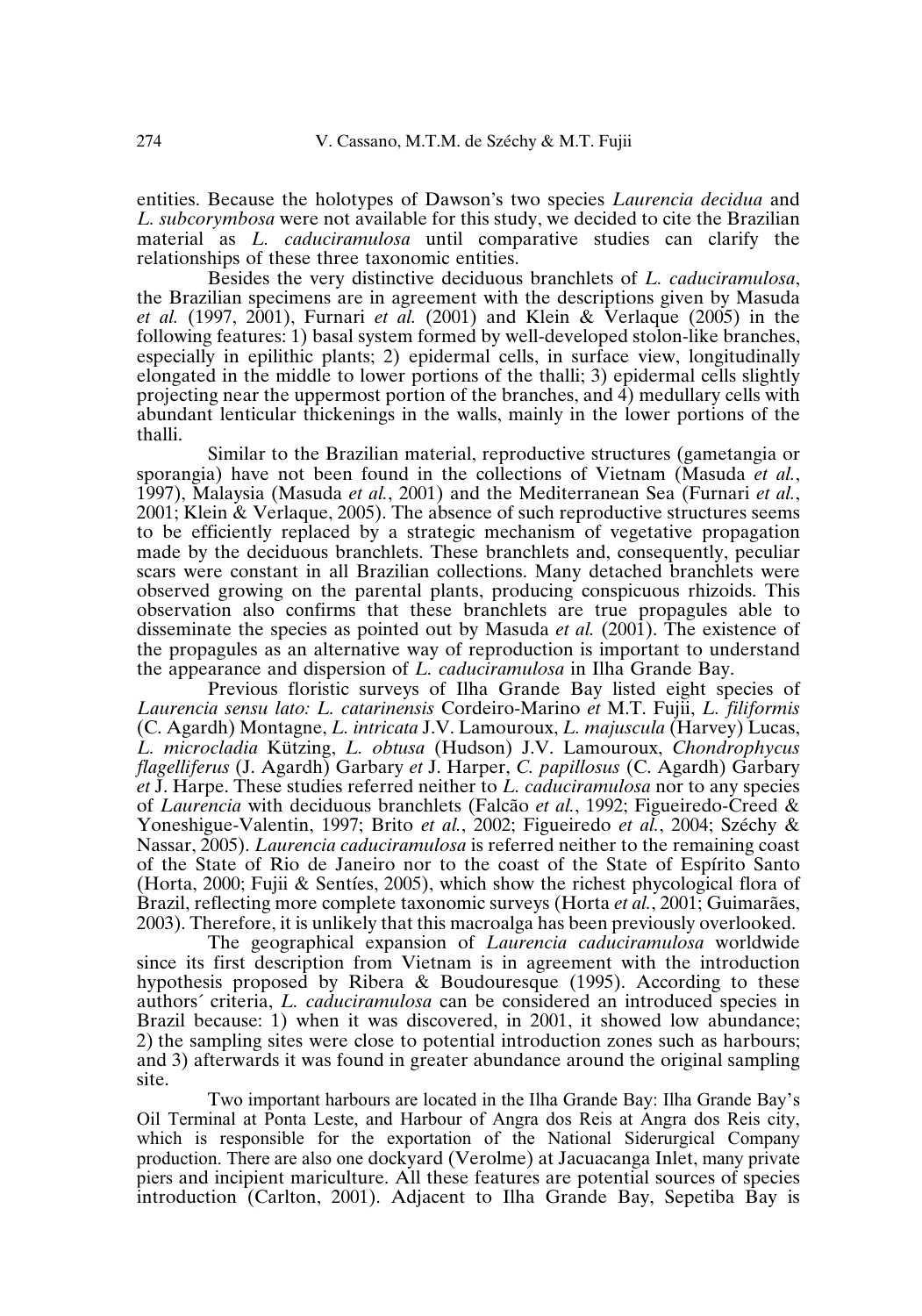subjected to a higher degree of human interference, including sewage and industrial discharges and activities related to the Guaíba Ore Terminal and to the Harbour of Sepetiba. Harbour of Sepetiba, known as a hub harbour, is responsible for bulk import and export terminals plus a multipurpose terminal. These harbours receive ballast water, although the discharged volume is unknown (Clarke *et al.*, 2004). Ballast water is recognized as a vector for introduced species into marine environments (Carlton, 1985). Considering the shipping routes and the seawater circulation along the coastline of the State of Rio de Janeiro, transport of seawater mass between Sepetiba Bay and Ilha Grande Bay is possible (Villac *et al.*, 2004), and this is an important point for the analysis of the potential destination of non-native species.

Recent introduction of macroalgal species has not been reported for the area under the influence of the Harbour of Sepetiba, but the cirriped *Megabalanus coccopoma* (Darwin, 1854) and the decapod *Charybdis hellerii* (A. Milne-Edwards, 1867) were referred to the area as introduced species (Villac *et al.*, 2004). On the other hand, a green macroalga, *Caulerpa scalpelliformis* (Turner) C. Agardh (Falcão & Széchy, 2005) and the scleractinian corals *Tubastraea coccinea* Lesson, 1829 and *T. tagusensis* Wells, 1982 (Paula&Creed, 2004) have been considered as recently introduced into Ilha Grande Bay. Likewise, it is likely that *Laurencia caduciramulosa* is a recently introduced species in the area.

Recently, another small-sized species, *Laurencia venusta* Yamada, originally described from Japan, was reported for the first time in Brazilian waters (Fujii *et al.*, 2005). The species was collected only at a single site at Espírito Santo State, and the authors proposed the hypothesis of *L. venusta* being a recently introduced species into Brazil.

The local introduction of *Laurencia caduciramulosa* is difficult to determine because it could have arrived at other geographical areas in the Brazilian coast before its present discovery at Ilha Grande Bay, as described in a species introduction risk assessment made for the adjacent Sepetiba Bay (Clarke *et al.*, 2004). Following its probable accidental introduction in Ilha Grande Bay*, L. caduciramulosa* seems to have successfully established in the shallow subtidal zone of rocky shores. Due to its reduced thallus height, we do not believe that this species is a potential marine pest for Ilha Grande Bay ecosystems. This report expands the geographical distribution of *L. caduciramulosa* to the western Atlantic Ocean.

**Acknowledgments.** We are thankful to Ana Paula Accacio Veloso, André Breves Ramos, Bárbara L. Ignácio, Danuza Nogueira Moysés and Joel C. De-Paula for helping with field collection; we also thank Kenny Tanizaki for helping in the map elaboration, Yocie Yoneshigue-Valentin for French translation, Abel Sentíes Granados for his comments, and Michael Wynne for helpful improvements to the manuscript. This study was supported partly by the Coordenação de Aperfeiçoamento de Pessoal de Nível Superior (Capes) to the first author.

# **REFERENCES**

ABBOTT I.A. & HOLLENBERG G.J., 1976 — *Marine algae of California*. Stanford, California, Stanford University Press, xii + 789 p.

BRITO L.V.R. DE, SZÉCHY M.T.M. & CASSANO V., 2002 — Levantamento taxonômico das macroalgas da zona das marés de costões rochosos adjacentes ao Terminal Marítimo Almirante Maximiano Fonseca, Baía da Ilha Grande, RJ. *Atlântica* 24: 17-26.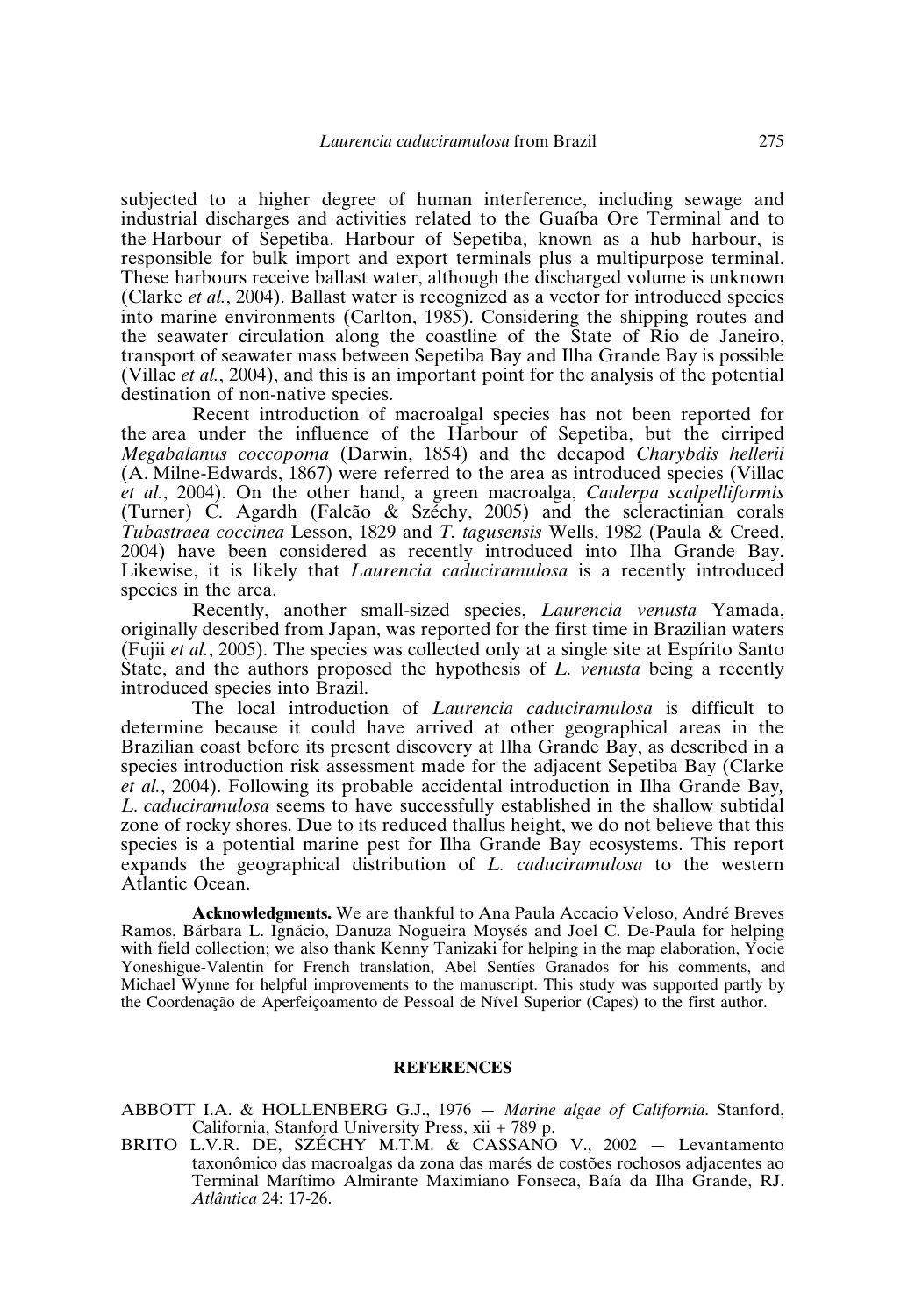- CARLTON J.T., 1985 Transoceanic and interoceanic dispersal of coastal marine organisms: the biology of ballast water. *Oceanography and marine biology, annual review* 23: 313-371.
- CARLTON J.T., 2001 *Introduced species in U.S. coastal waters: environmental impacts and management priorities*. Arlington, Pew Oceans Commission, 28 p.
- CLARKE C., HILLIARD R., JUNQUEIRA A. de O. R., LEAL NETO A. de C., POLGLAZE J. & RAAYMAKERS S., 2004 — Ballast water risk assessment: Port of Sepetiba, Federal Republic of Brazil. Globallast Monograph Series n. 14, p. 1-63, 7 append. International Maritime Organization, London.
- CRIBB A.B., 1958 Records of marine algae from South-Eastern Queensland III. *Laurencia* Lamx. *University of Queensland papers* 3: 159-191.
- CRUZ ADAMES V.M. & BALLANTINE D.L., 1996 Asexual reproduction in *Laurencia poiteaui* (Rhodomelaceae, Rhodophyta). *Botanica marina* 39: 75-77.
- DAWSON E.Y., 1954 The marine flora of Isla San Benedicto following the volcanic eruption of 1952-53. *Allan Hancock Foundation publications of the University of Southern California, occasional paper* 16: 1-25.
- DAWSON E.Y., 1963 Marine red algae of Pacific Mexico. Part. 8. Ceramiales: Dasyaceae, Rhodomelaceae. *Nova Hedwigia* 6: 401-481.
- FALCÃO C. & SZÉCHY M.T.M., 2005 Changes in shallow phytobenthic assemblages in southeastern Brazil, following the replacement of *Sargassum vulgare* (Phaeophyta) by *Caulerpa scalpelliformis* (Chlorophyta). *Botanica marina* 48: 208-217.
- FALCÃO C., MAURAT M.C., NASSAR C.A.G., SZÉCHY M.T.M. & MITCHELL G.J.P., 1992 — Benthic marine flora of the Northeastern and Southeastern coast of Ilha Grande, Rio de Janeiro, Brazil: phytogeographic considerations. *Botanica marina* 35: 357-364.
- FIGUEIREDO M.A. de O., BARRETO M.B.B. & REIS R.P., 2004 Caracterização das macroalguas nas comunidades marinhas da Área de Proteção Ambiental de Cairuçú, RJ – subsídios para futuros monitoramentos. *Revista Brasileira de botânica* 27: 11-17.
- FIGUEIREDO-CREED M.A. de O. & YONESHIGUE-VALENTIN Y., 1997 Chlorophyta, Phaeophyta e Rhodophyta. *In:* Marques M.C.M. (ed.), *Mapeamento da cobertura vegetalelistagens das espécies ocorrentes na Área de Proteção Ambiental de Cairuçu, Município de Parati, RJ.* Série Estudos e Contribuições, Rio de Janeiro, Brasil, Instituto de Pesquisas do Jardim Botânico do Rio de Janeiro, pp. 30-36.
- FUJII M.T. & SENTÍES G. A., 2005 Taxonomia do complexo *Laurencia* (Rhodomelaceae, Rhodophyta) do Brasil, com ênfase nas espécies dos estados de São Paulo e do Espírito Santo. *In:* Sentíes G. A. & Dreckmann K.M. (eds.), *Monografias Ficológicas.* II. México, Universidad Autônoma Metropolitana – Iztapalapa, México, Instituto de Botânica, São Paulo, Brasil, pp. 69-135.
- FUJII M.T., COLLADO-VIDES L. & CORDEIRO-MARINO M., 1996 Morphological studies of *Laurencia gemmifera* and *Laurencia poiteaui* (Rhodomelaceae, Rhodophyta) from the Nichupté Lagoon System, Quintana Roo, Mexico. *Botanica marina* 39: 317-326.
- FUJII M.T., GUIMARÃES S.M.P.B. & ALVES J.P., 2005 Ocorrência de *Laurencia venusta* (Ceramiales, Rhodophyta) no Espírito Santo, Brasil: distribuição biogeográfica disjunta ou introdução recente? *In:* REUNIÃO BRASILEIRA DE FICOLOGIA, 10, 2004, Salvador. Formação de Ficólogos: um compromisso com a sustentabilidade dos recursos aquáticos: anais... Rio de Janeiro: Museu Nacional, pp. 527-536. Org. Sociedade Brasileira de Ficologia (Série Livros; 10).
- FURNARI G., CORMARCI M. & SERIO D., 2001 The *Laurencia* complex (Rhodophyta, Rhodomelaceae) in the Mediterranean Sea: an overview. *Cryptogamie, Algologie* 22: 331-373.
- GARBARY D.J. & HARPER J.T., 1998 A phylogenetic analysis of the *Laurencia* complex (Rhodomelaceae) of the red algae. *Cryptogamie, Algologie* 19: 185-200.
- GUIMARÃES S.M.P. B., 2003 Uma análise da diversidade da flora marinha bentônica do estado do Espírito Santo, Brasil. *Hoehnea* 30: 11-19.